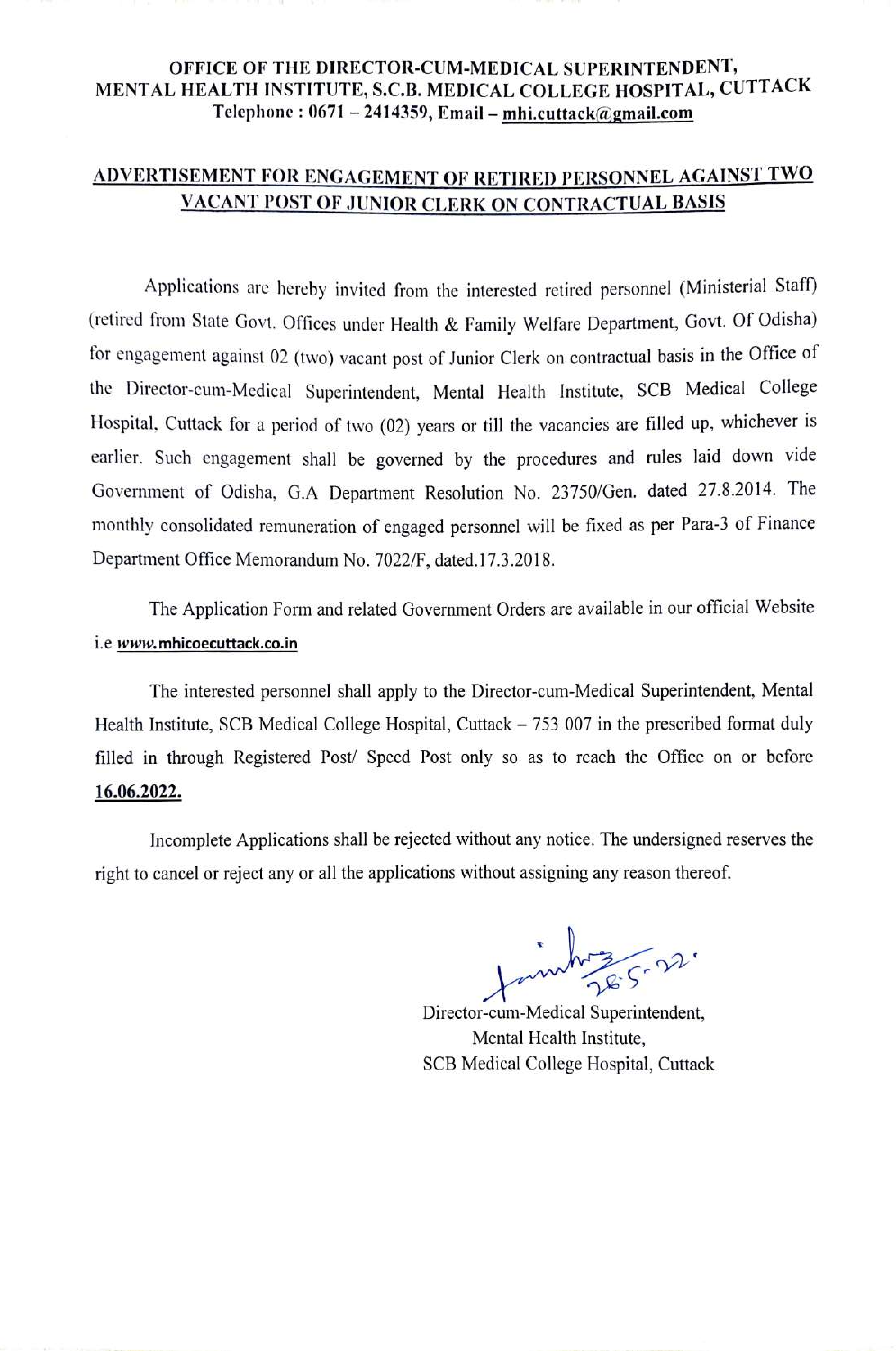# APPLICATION FORM FOR ENGAGEMENT OF RETIRED PERSONNEL (MINISTERIAL STAFF) (RETIRED FROM STATE GOVT. OFFICES UNDER HEALTH & FAMILY WELFARE DEPARTMENT, GOVT. OF ODISHA) ON CONTRACTUAL BASIS.

 $\ddot{ }$ 

 $\ddot{\phantom{1}}$ 

- 1. Name of the Applicant recent
- photograph 2 Father's Name
- 3. Date of Birth  $\ddot{\cdot}$
- 4. Age as on 31.03.2022  $\ddot{\cdot}$ (YYMM/DD)
- 5. Educational Qualification ÷.
- 6. Date of Retirement ÷.
- 7. Post held at the time of retirement & name of office from which retired
- 8. Pay Level under ORSP Rules, 2017 at the time of retirement with last pay drawm
- 9. Present Address  $\ddot{\phantom{1}}$
- 10. Permanent Address  $\ddot{\cdot}$
- 11. Work experience (May attach separate sheet)
- 12. Contact details
	- i. Mobile No.:
	- ii. E-mail ID

Place:-Date:

Affix a passport size

Signature of the Applicant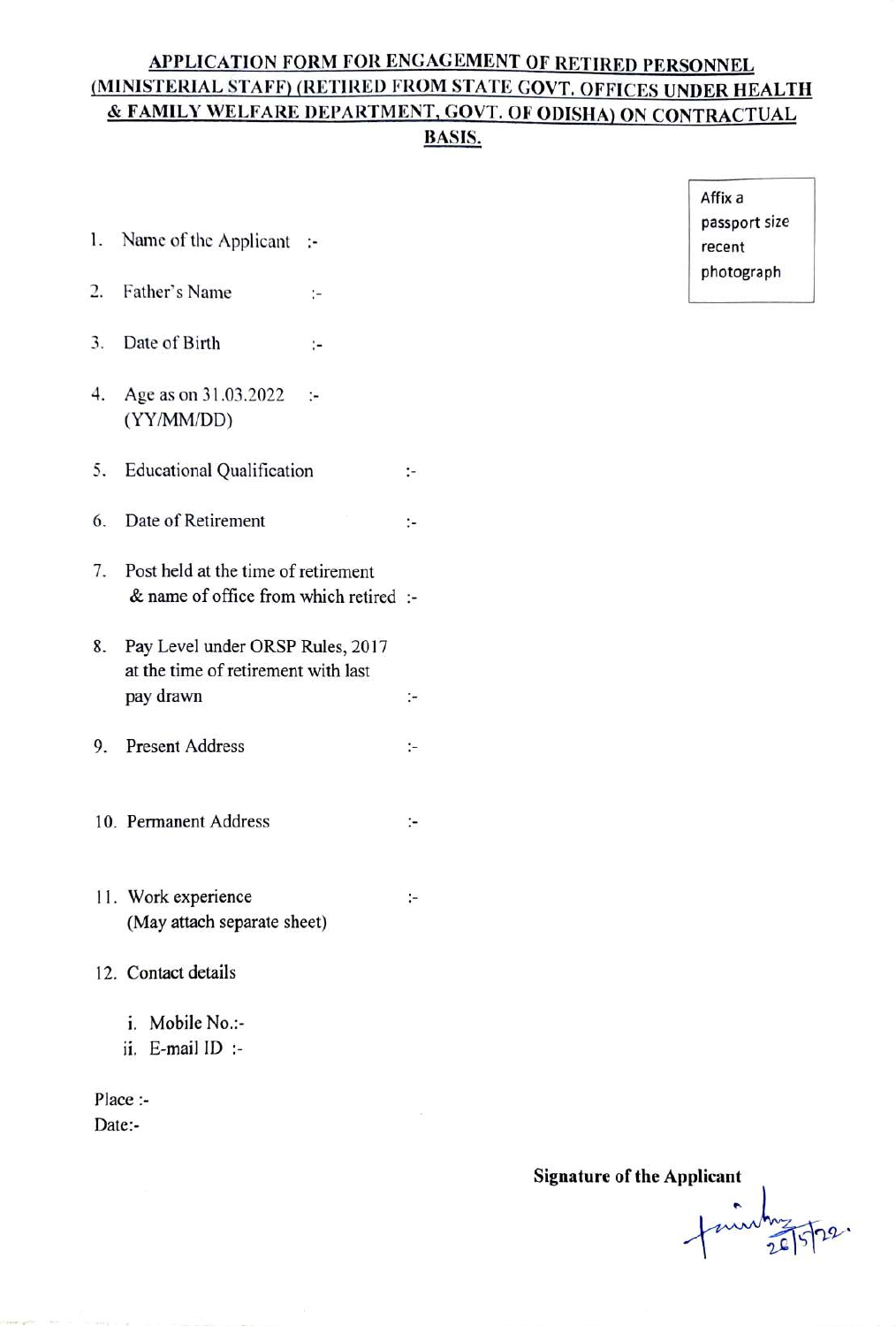

Gazette

EXTRAORDINARY PUBLISHED BY AUTHORITY

No. 1409, CUTTACK, MONDAY, SEPTEMBER 1, 2014 / BHADRA 10, 1936

## [23750-GAD-SC-REMP-0002/2014/Gen.]

# GENERAL ADMINISTRATION DEPARTMENT

# **RESOLUTION**

The 27th August, 2014

Subject: Comprehensive Guidelines relating to engagement of retired

#### Government servants.

The engagement of retired officers is at present being governed by the guidelines issued by the Government in General Administration Department Resolution No. 19637/Gen. dated the 30th June, 1999. According to these stipulations no proposal for re-engagement of any retiring/ retired functionary shall be considered in any circumstances except in certain specified cases as laid down in the said Resolution. The situation, in the meantime has undergone a drastic change. On account of delayed recruitment for various unavoidable reasons most of the Government establishments have inordinate workload on the remaining staff. On the basis of the above consideration certain Departments of Government have obtained orders of the Government in the pest to engage retired Government servants lemptranly on contractual basis for different spells with different remuneration and terms and conditions on obtaining concurrence of Finance Oepartment wherein the prescribed upper age timit for engagement was not uniform.

After careful consideration of the above situation and with a view to ensure a uniform principle it has been decided by the Government that the Departments of Government, while taking decisions for engagement of retired persons having professional excellence in Government assignments, shall follow the following principles to engage the retired Government servants on contractual basis.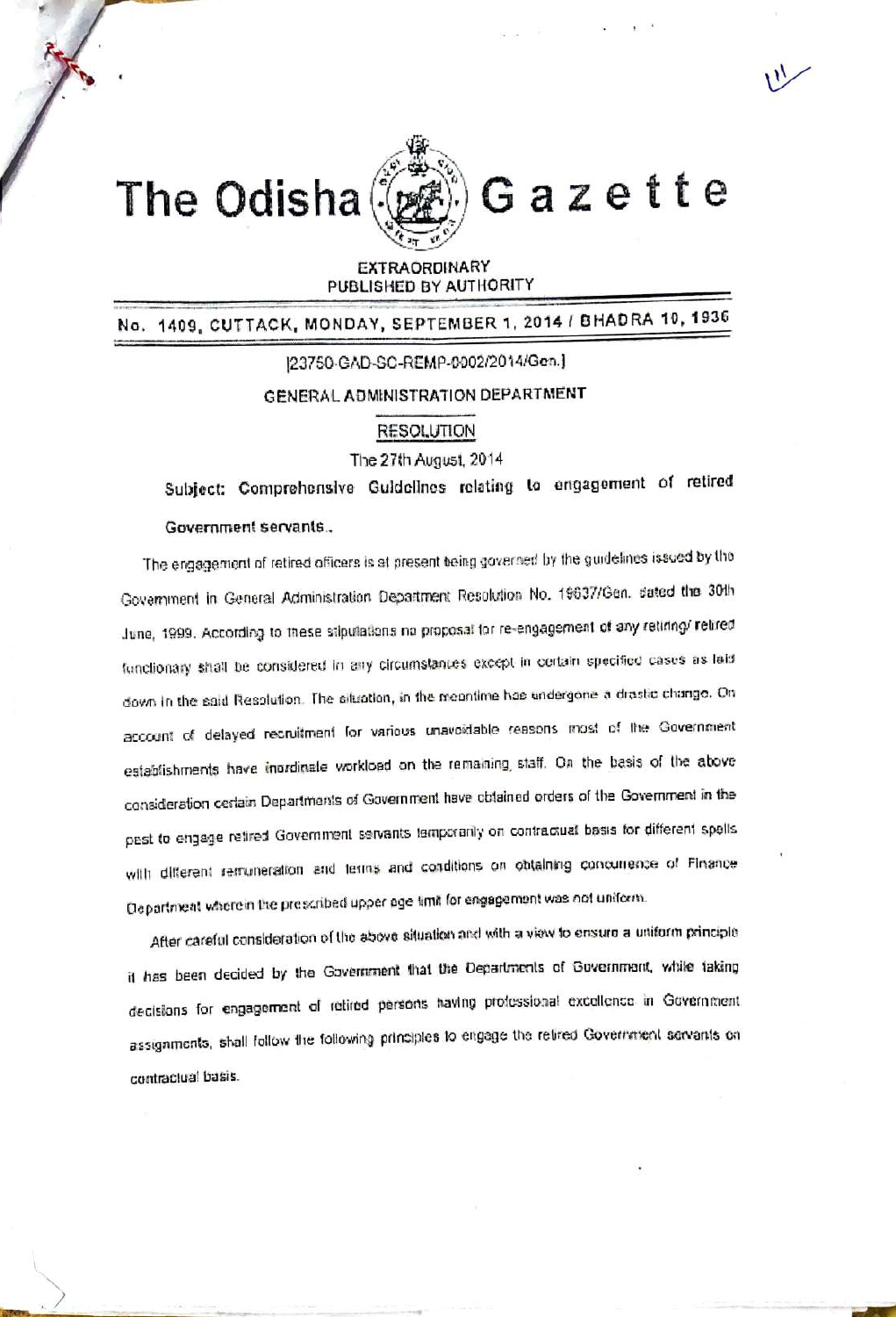$\sqrt{2}$ 

1.Applicability:~

. .<br>These guidelines shall apply to officers to be re-employed to such posts/services as may be decided by the Government from time to time.

2. Eligibility Conditions: -

- (i) Officers who have retired from Government service on attaining the age of superannuation and below the age of sixty five years having good service records and are physically fit shall be eligible to be considered for re-employment.
- (ii) Officers against whom departmental proceedings or criminal cases are contemplated/ pending or who have been penalized for misconduct during the period of preceding five years will not be eligible for consideration

# 3.Selection Process:-

- (i) Selection of persons will be made through open adveitisement.
- (ii) There shall be a Selection Committee as may be decided by the appointing authority for the post/ posts required to be filled up by re-employment.

## 4. Tenure, Terms and Conditions: -

- (i) The re-employment shall be made initially for a period of two years and can be extended for subsequent period of two years with spells of one year each subject to satisfactory performance up to a total period of four years not beyond the age of sixty-five years of age in any case or till the posts are filled up by regular process whichever is earlier.
- (ii) Re-employed officers will be entitled to pay and other allowances as determined by the Administrative Department/Appointing Authority with the concurrence of the Finance Department.
- (iii) Re-employed officers shall be governed by the provisions of Odisha Government Servants' Conduct Rules, 1957 and shall be liable to be proceeded against for their misconduct, omissions and commissions as per the provisions under the Odisha Pension Rules, 1992.
- (iv) The re-employment can be terminated at any time by the respective appointing authority due to unsatisfactory performance of any of the re-employed officer by giving one month

 $\mathbf{Z}$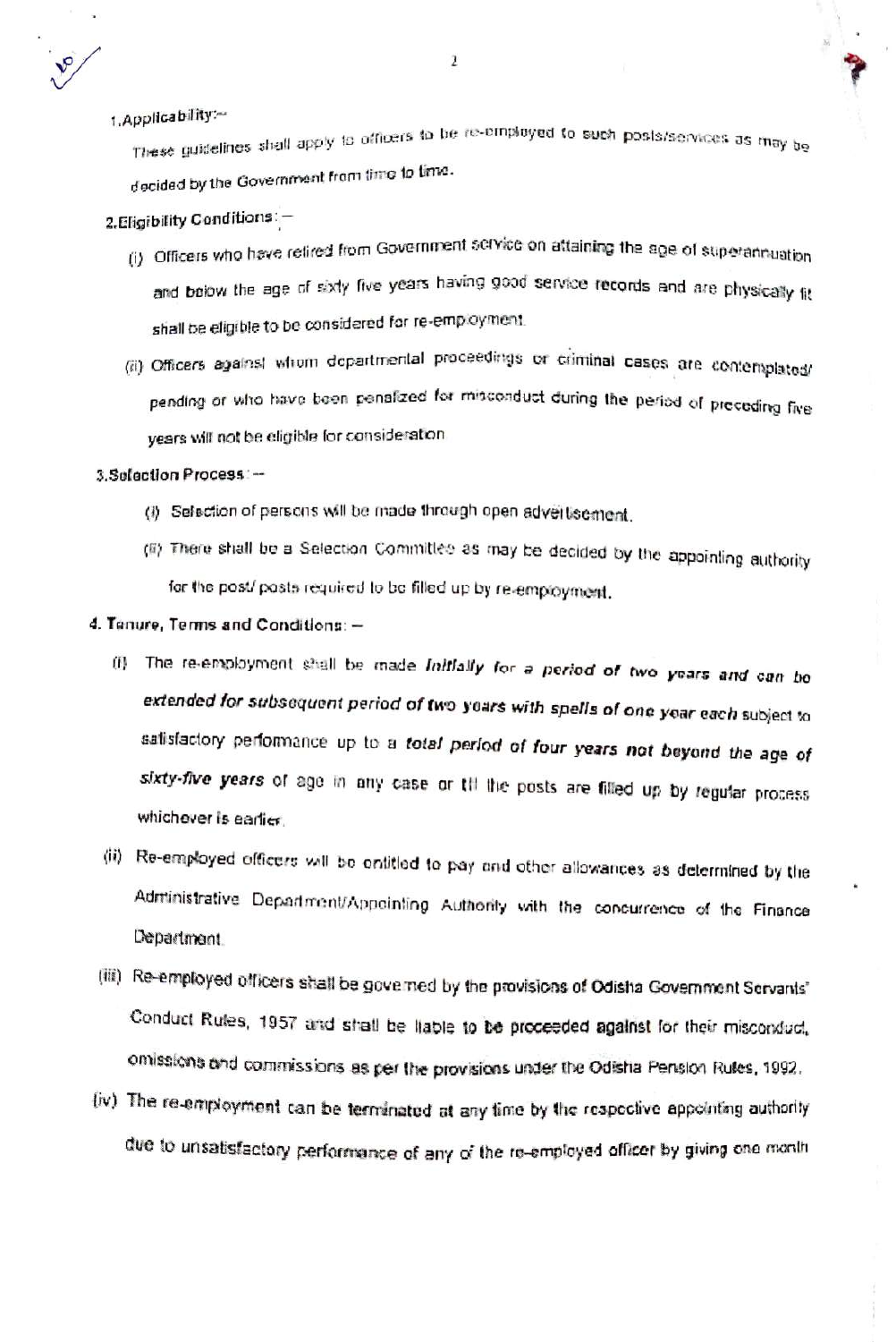notice. On the contrary it any re-employed officer destres to resign he shall do so by giving one menth's written notice to the competent authority.

#### 5. Retention of Government Quarters: -

As provided in the Resolution No 19637/ Gen. dated the 30th June, 1999, during the period of the contract appointment the appointee may be accommodated in Government Quarters, subject to the availability, provided he pays normal rent as applicable to a Government servant occupying Government accommodation.

## 6. Overriding effect: -

The provisions of this resolution will supersede all previous executive instructions of the Government pertaining to re-employment of retired persons.

This Resolution shall come to force with effect from the date of publication in Odisha Gazette.

#### **ORDER**

Ordered that the Resolution be published in the Extraordinary issue of the Odisha Gazette. Ordered also that copies of the Resolution be forwarded to all Departments of Government / all Heads of Departments / all Collectors / Registrar, Odisha High Court, Cuttack / Registrar, Odisha Administrative Tribunal / Special Secretary, Odisha Public Service Commission / Secretary, Odisha Staff Selection Commission / Secretary, Odisha Sub-ordinate Staff Selection Commission, Bhubaneswar.

By Order of the Governor

# N. CHANDRA Special Secretary to Government

3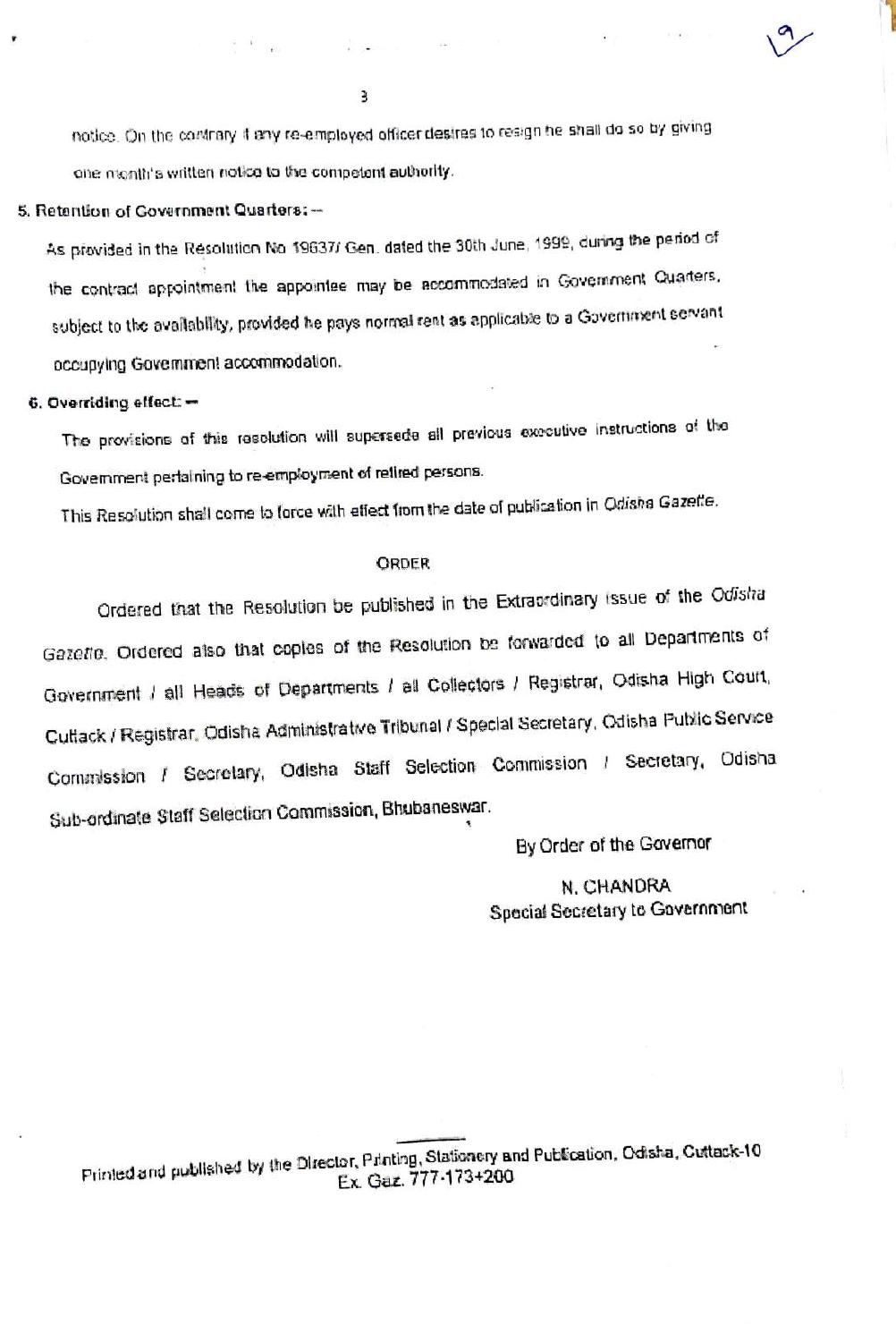# GOVERNMENT OF oDISHA FINANCE DEPARTMENT \*\*\*

## No. Pen-73/18 - 7022 /F., Date: 17.03.2018

#### OFFICE MEMORANDUM

# Sub: Fixation of consolidated remuneration on engagement of the retired Government Servant.

The fixation of re-employment pay of pensioners is guided by Finance Department Office Memorandum No. 5554/F., dated 16.02.2012 and Guidelines relating to re-cmployment of contractual basis with consolidated remuneration is guided by Finance Department Office Memorandum No. 8852/F., dated 12.03.2012.

Now after careful consideration Government have been pleased to supersede the aforesaid Memoranda and have decided to fix the consolidated remuneration on engagement 2. of the retired Government servants in the following manner.

On engagement, the retired Government servant will avail remuneration only in consolidated manner as per prescribed remuneration structure attached to the Level in the Pay 3. Matrix as given in table below:

| SI.<br>No. | Levels under ORSP Rules, 2017 | <b>Consolidated Remuneration</b><br>(per month) |
|------------|-------------------------------|-------------------------------------------------|
| (1)        | (2)                           | (3)                                             |
|            | 15,16 & 17                    | Rs.42,000/-                                     |
| 2          | 11, 12, 13 & 14               | Rs.30,000/-                                     |
| 3          | 5, 6, 7, 8, 9 & 10            | Rs. 13,000/-                                    |
|            | 1,2,3 &4                      | Rs. 6,500/-                                     |

The above remuneration on engagement of retired Government servants is excluding the Pension and T.I. which he/she avails.

4. There may be requirement of expertise and talent of specialised nature certain occasion for a particular purpose and specific tenure. The Government in such exceptional circumstances may go for engagement of suitable retired Government Servants. In such exceptional cases, the quantum of the remuneration may be decided on a different principle. The terms of engagement and the remuneration in such exceptional cases will be determined and finalised only on prior concurrence of the Finance Department.

Prior concurrence of Finance Department in all cases will be obtained before any engagement and in subsequent engagement order is issued. The order must state the UOR No. of the Finance Department in each occasion. 5.